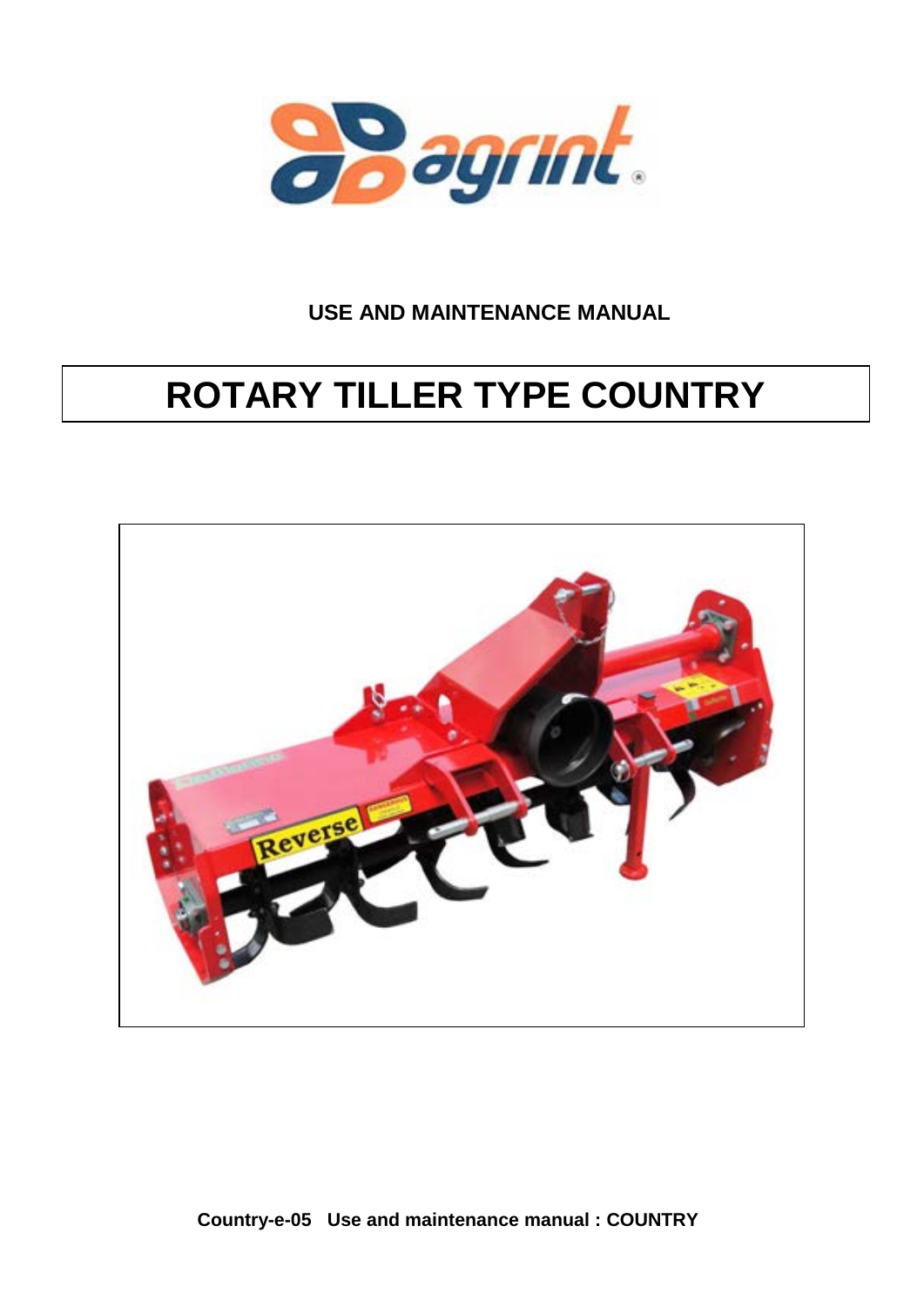#### **PREFACE**

#### **This manual is an integral part of the machine.**

It must always accompany the machine and be kept within reach of the operator.

The enclosures mentioned are on integral part of this manual.

# **The purpose of this manual.**

This manual gives information for the correct and safe use of the machine.

The owner must read this manual carefully before work with the machine.

#### **Responsibility of the owner**

The owner is responsible for accidents or damages caused to people or things due to negligence in following the instructions in this manual.

#### **Assistance in using this manual**

Explanations: contact the dealer.

Request for additional copies of the manual: in case of loss or wear and tear, or in case one wants the manual in a different language, the customer should ask the dealer or manufacturer.

#### **Pay attention to the warning signals**

**AL** <**Danger**>: indicates a situation that is potentially dangerous which, if not avoided, will cause death or serious damage.

**AL** <**Warning**>: indicates a situation that is potentially dangerous which, if not avoided, will cause death or serious damage.

**AL** <**Caution**>: indicates a situation that is potentially dangerous which, if not avoided, can cause minor to moderate damage or it indicates to be careful about an unsafe procedure.

<**Important**>: indicates instructions that must be followed precisely in order to avoid damage to the product, process or environment.

<**Note**>: indicates supplementary information.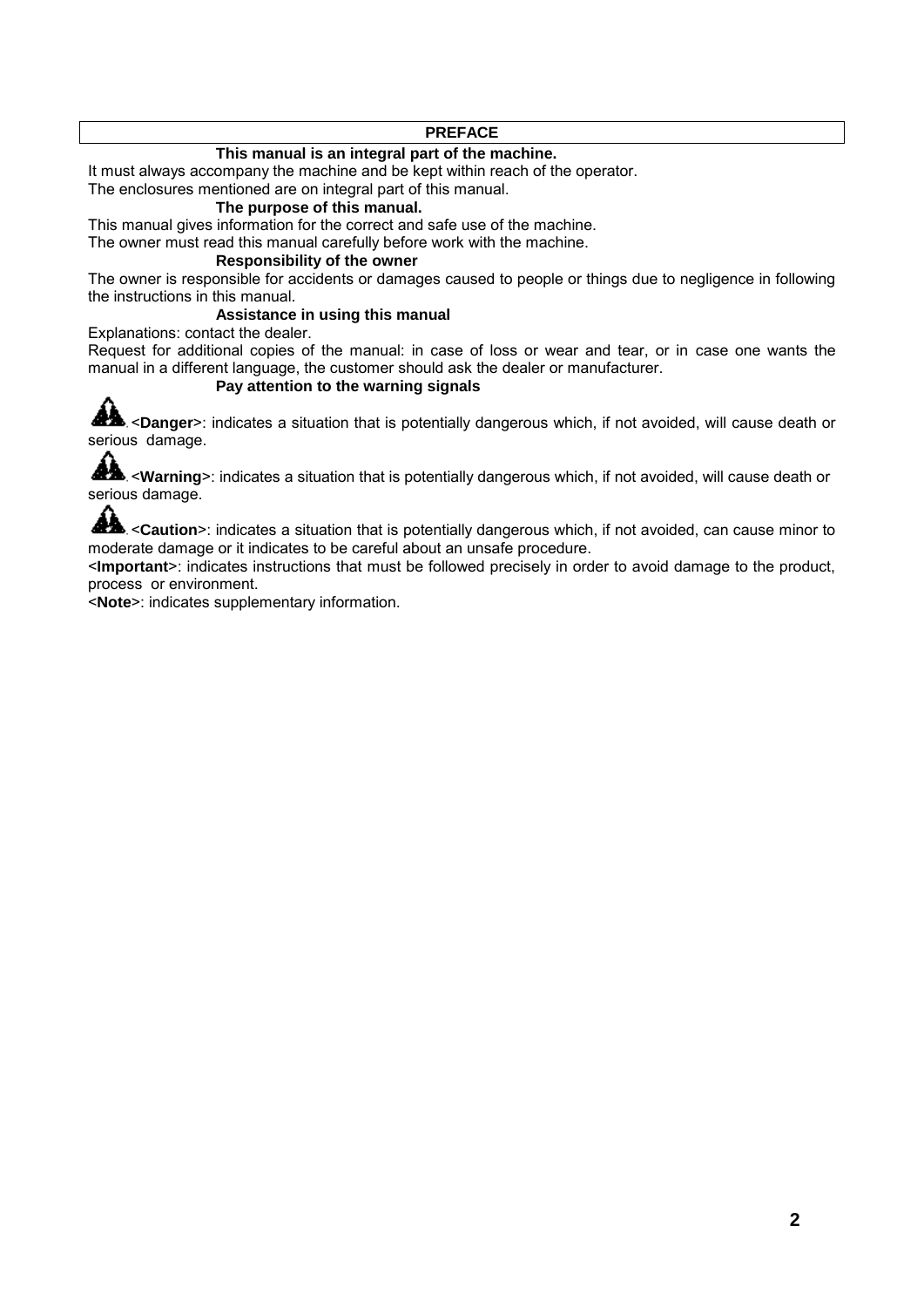#### **DESCRIPTION**

# **FUNCTION OF USE**

The machine, thanks to the large range of types, carries out all the function related with tools rotation in various work environment (open field, vineyards, orchards, flower gardens, parks, vegetable gardens), in all type of ground whatever its composition (sandy soil, medium mixture, clay) and consistency (crumbly, hard, semi-plastic) may be.

The use of a technical constructive concept trended to the search of high performances, reduction of troubles and durability, improves the power/consumption ratio of the tractor thanks to the elasticity of the machine frame, to the tools shape and to many original technical solutions.

# **PERFORMANCES**

The machine is connected to the tractor with a three points hitch that gives the motion of translation and with a PTO shaft connected with the tractor PTO that gives the motion of rotation to the hoes shaft.

The working width is fix and it's determined from the choice of the machine type.

The working depth is adjustable.

The rear baffle besides prevents a dangerous hurling of stones and other foreign bodies, makes a clod mincing function the more emphasized the more the baffle is closed.

# **PERFORMANCES LIMITS**

- □ Maximum forwarding speed: 3 m.p.h.
- □ Speeds greater than the maximum can compromise the condition of the machine, the quality of the work and the safety of the operator.
- Maximum power applicable to the gear box: from 11 to 26 Kw  $\pm$  5% with 540 r.p.m.
- $\Box$  Superior power to which is indicated can damage irreparably the transmission gear box; especially during heavy works.
- □ Max working depth: from 6 to 7 inches.

### **STANDARD EQUIPMENT**

- **Standard PTO shaft.** 

#### **VARIANTS & OPTIONS**

- Bolt PTO shaft.
- **Clutch PTO shaft.**
- **Front safety protection.**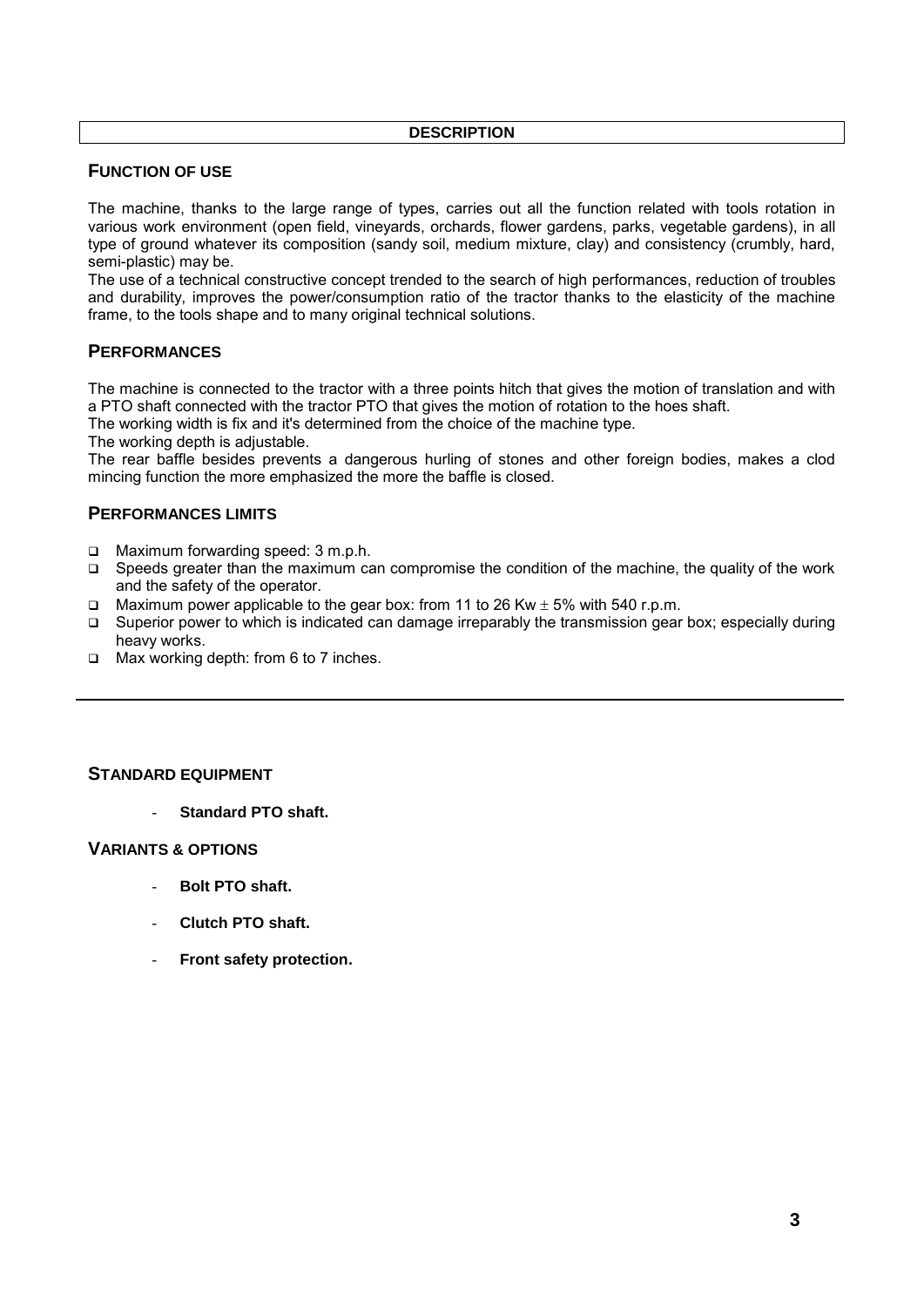# **TECHNICAL SPECIFICATION**

# **CHARACTERISTICS PER MODEL**

| Model          | Type |           | Power     |     | Working width |     | Weight |              | Working depth |     | Total width | $N^{\circ}$ of hoes |            |
|----------------|------|-----------|-----------|-----|---------------|-----|--------|--------------|---------------|-----|-------------|---------------------|------------|
|                |      | ΗP        | <b>KW</b> | cm. | inch          | Kg. | lbs.   | cm.          | inch          | cm. | inch        |                     | 'n         |
|                | 85   | $15 - 35$ | 11-26     | 85  | 34            | 133 | 293    | $15 \div 17$ | 6             | 97  | 38          | flange<br>4         | hoes<br>16 |
|                | 105  | $15 - 35$ | 11-26     | 105 | 42            | 146 | 322    | $15 \div 17$ | 6             | 117 | 47          | 5                   | 20         |
| <b>COUNTRY</b> | 125  | 15-35     | 11-26     | 125 | 50            | 159 | 351    | $15 \div 17$ | 6             | 137 | 55          | 6                   | 24         |
|                | 145  | $15 - 35$ | 11-26     | 145 | 58            | 171 | 377    | $15 \div 17$ | 6             | 157 | 62          |                     | 28         |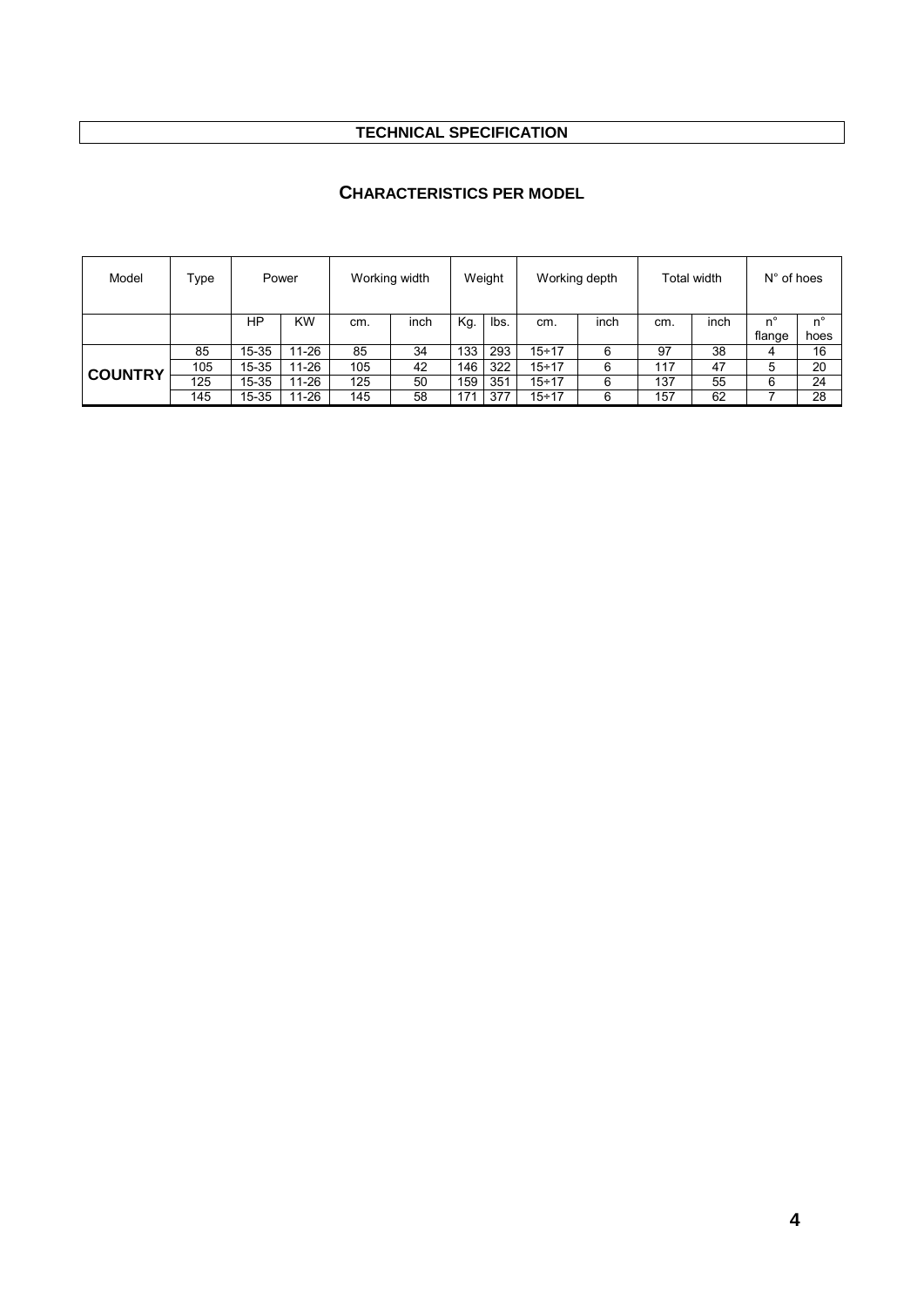#### **SAFETY INFORMATION**

# **GENERAL REGULATIONS**

- Only work in daylight.
- □ The machine must not be used near people, especially children or animals.
- □ Wear long pants and heavy shoes.
- $\Box$  The protections are integral part of the machine: always work with the protections.
- □ Pay attention to the soil: make sure that are not stones, sticks, iron wires, etc...
- □ Pay attention using the machine on slopes: proceed to the maximum slope and never work in slanting direction.
- □ Before leaving the driver's seat, turn off the engine and disengage the transmission engine-shaft.
- Check immediately the machine if it touches foreign objects.
- $\Box$  Check immediately the machine if there are unusual strong vibrations.
- □ Change quickly defective parts.

# **SAFETY RESTRICTIONS**

Children and people who are not familiar with these instructions must not be permitted to use the machine. Local regulations can restrict the use of the machine in accordance to the age.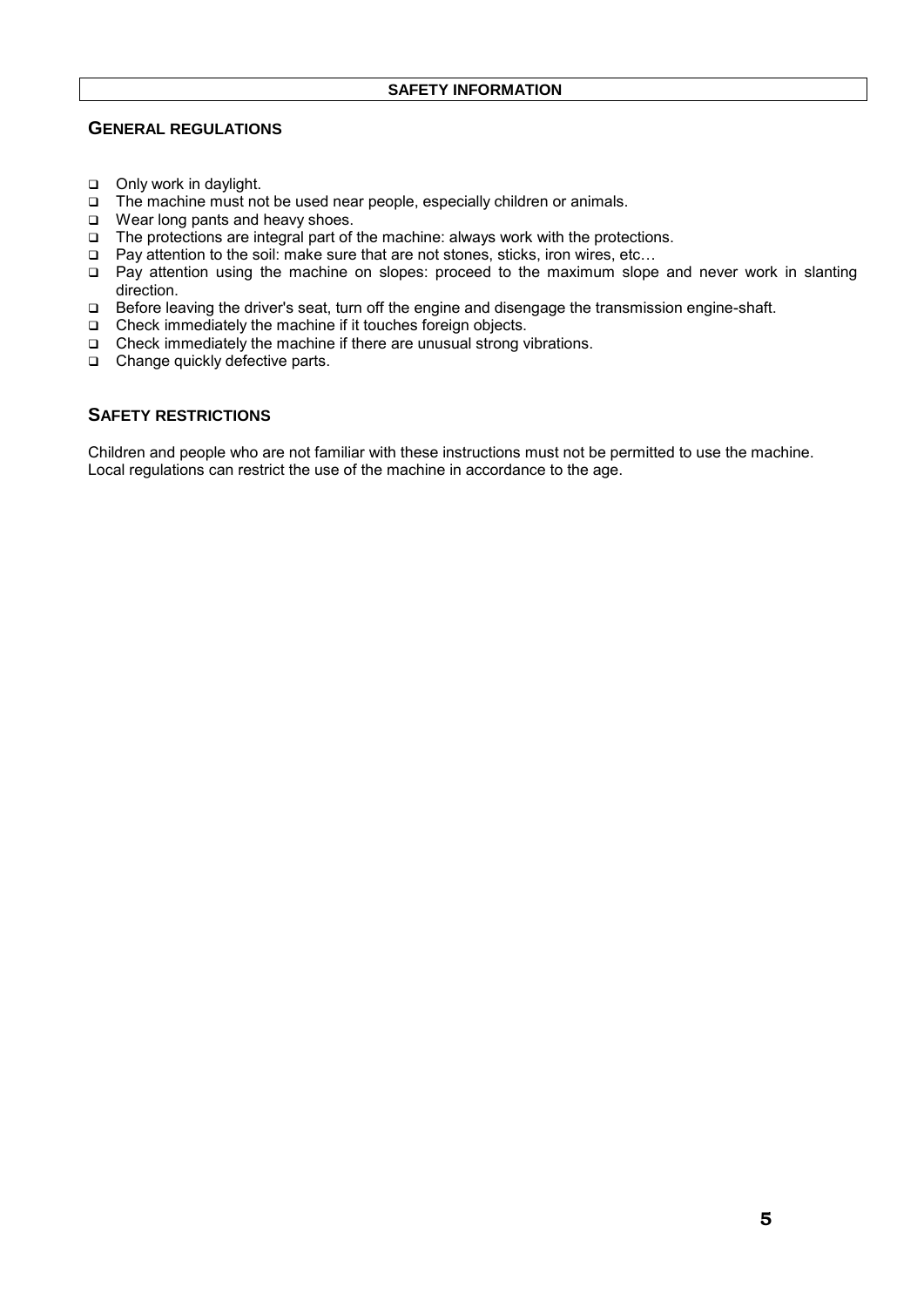#### **SAFETY SIGNS ON THE MACHINES**

In this section the safety signs on the machine are reproduced and explained.





- 1. Read the operator manual.
- 2. Disconnect the tractor key before maintenance and repair operations.
- 3. Don't remove safety protection.
- 4. Stay at safety distance from PTO shaft.
- 5. Danger of flying objects. Stay at safety distance.
- 6. Stay at safety distance from the blades.

#### **The safety signs on the machine must always be legible.**

In case of damage, the labels of the signs must be substituted.

In the case of the substitution of machine parts that have safety signs, the signs must be replaced.

#### **Supplying of new safety labels and the application procedure**

Contact your dealer to receive new safety labels with instructions for application.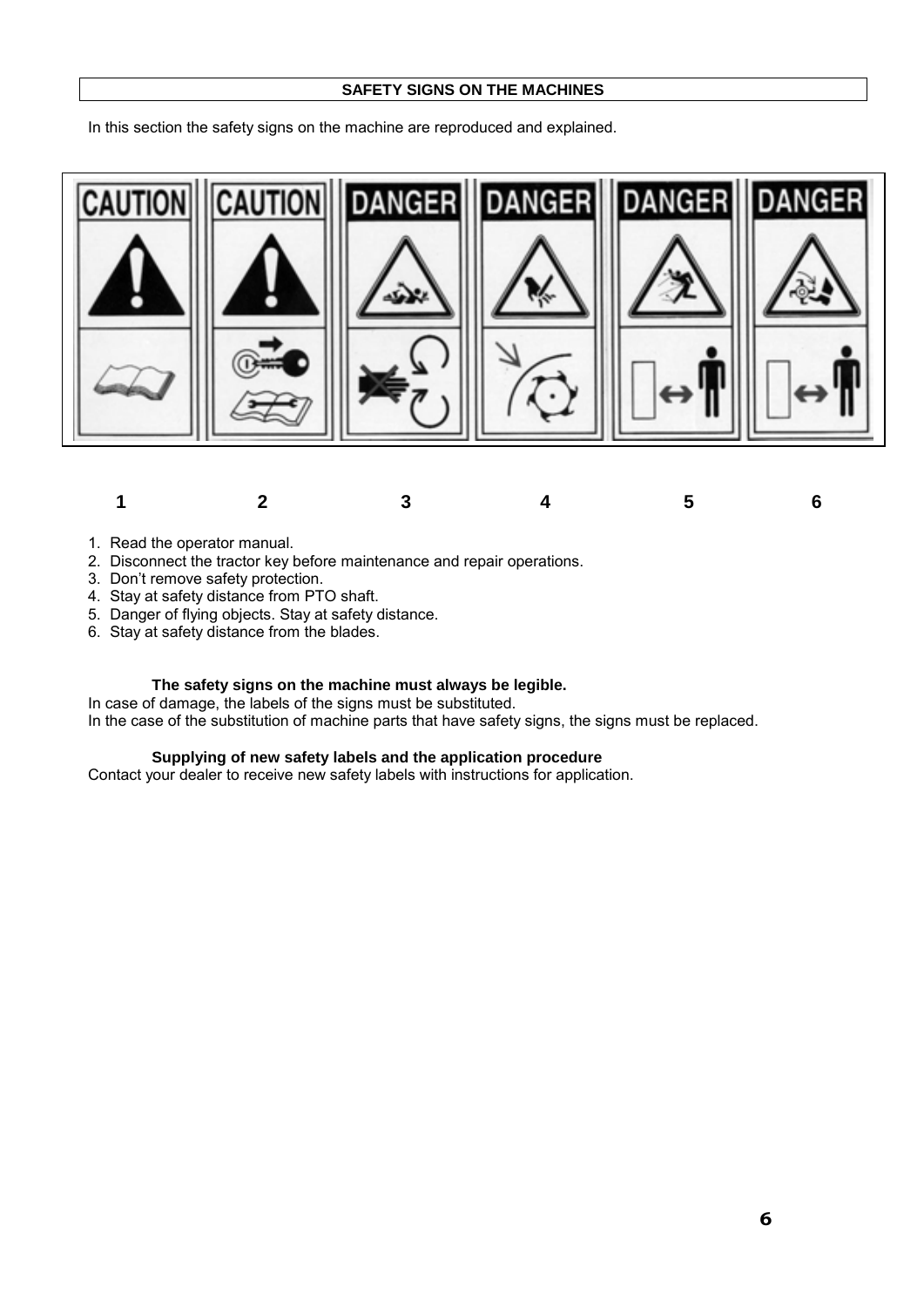# **BEFORE BEGINNING WORK**

- a) Adjust working depth as follows :
	- 1. Unscrew nuts "B" ant take out the screws.
	- 2. Adjust working depth moving slide "A" towards up to increase and towards down to decrease.
	- 3. Plug in the screws and lock nuts "B".
	- 4. Repeat the same operations on the other machine side make sure to set up the same working depth on the two slides.
- b) Adjust the baffle position operating as follows :
	- 1. Take out the free side of the chain "D" from the housing slot.
	- 2. Adjust the position of baffle "C" than put again the said of the chain in its housing slot.

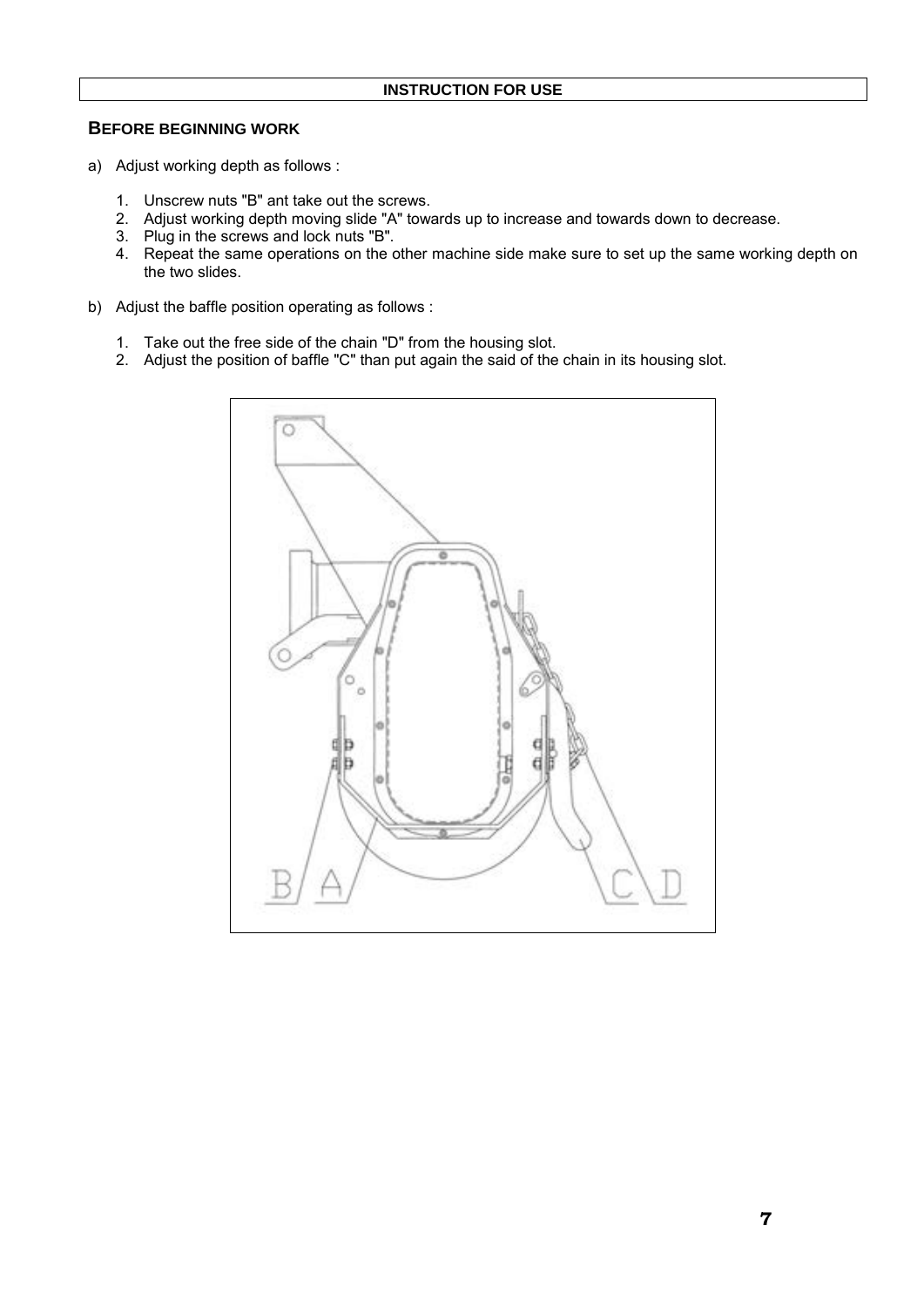- c) Hook the machine to the tractor, operate as follows :
	- 1. Remove the safety pins then take out the pins from the two lower connection points of the machine.
	- 2. Plug in the raising tractor beams into the lower hitch points of the machine, plug in the pins, and lock with the safety pins.
	- 3. Connect through tie-rod the third hitch point of the tractor with the third point of the machine (the connection triangle vertex), insert the pin and lock with safety pin.
- d) With the machine raised, go to work area.
- e) Connect the tractor PTO with machine PTO.
- f) Check that PTO chain is locked to prevent the protection sheet of PTO rotating.

# **TO BEGINNING WORK**

- a) Keep people and animals at least 65 feet radius all around the machine.
- b) Pull down the machine until the hoes touch the ground.
- c) Connect PTO power and gradually bring it to 540 r.p.m..
- d) Pull down completely the machine and start to work.

# **AT THE END OF WORK**

- a) Stop the tractor.
- b) Raise the machine until the hoes goes out from ground.
- c) Disconnect PTO power.
- d) Disconnect tractor PTO from machine PTO.
- e) Raise completely the machine.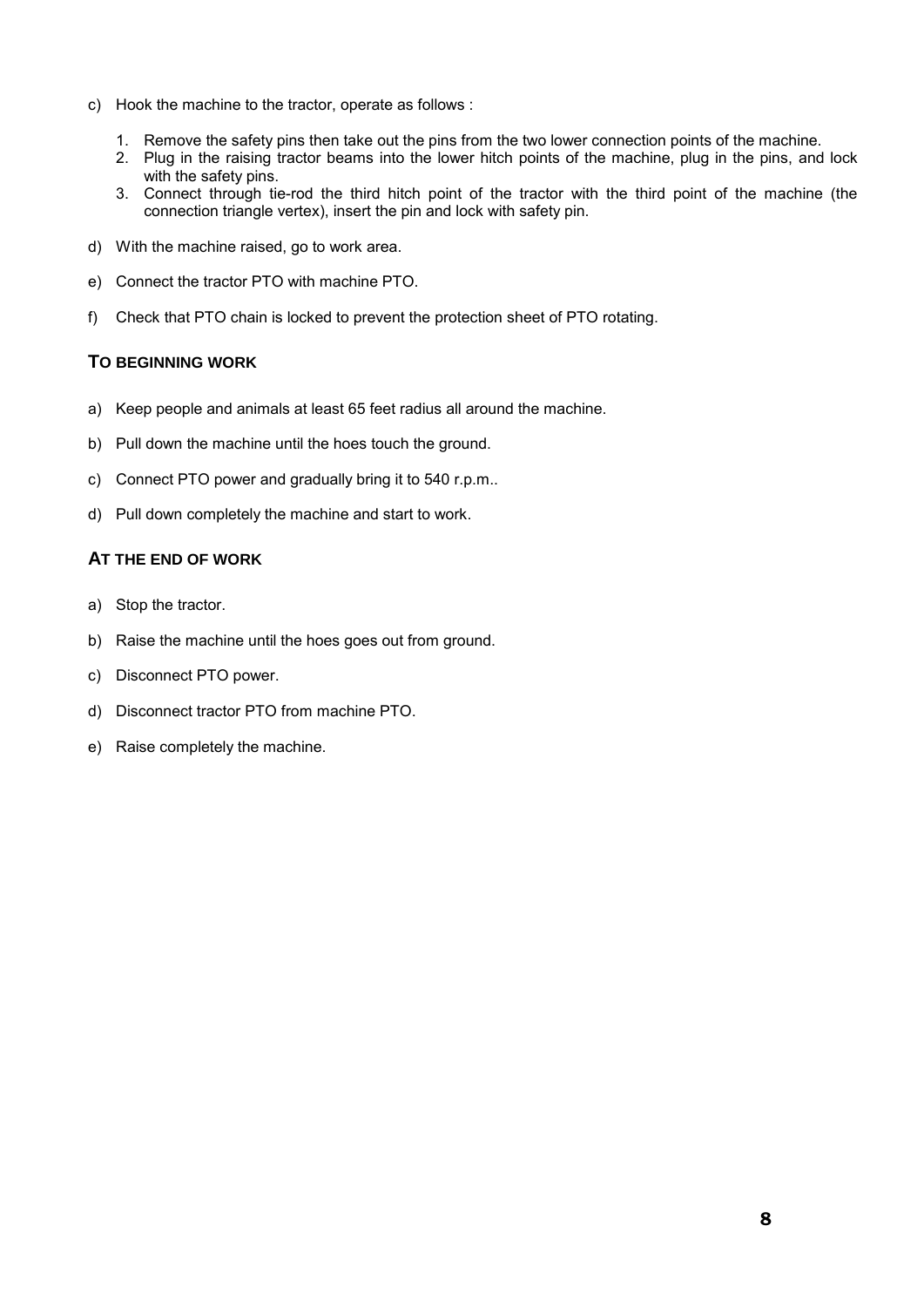#### **REVERSE SET-UP**



To set-up COUNTRY as Reverse rotary tiller operate as follow:

- a) Disassemble from the deck the upper linkage "UL", the right and left lower linkages "LL", the rear tail "RT taking out the 2 stopper "RTS", the chain holder "CS" and the gear box "GB".
- b) Turn 180 degree the gear box "GB", to make this operation is enough to rise a little the gear box from the deck before turning, fix again the gear box on the deck.
- c) Assemble again the rear tail "RT" using the 2 stopper "RTS" and the chain holder "CS" on the opposite side of the deck.
- d) Assemble again the upper linkage "UL" and the right and left lower linkage "LL" on the opposite side of the deck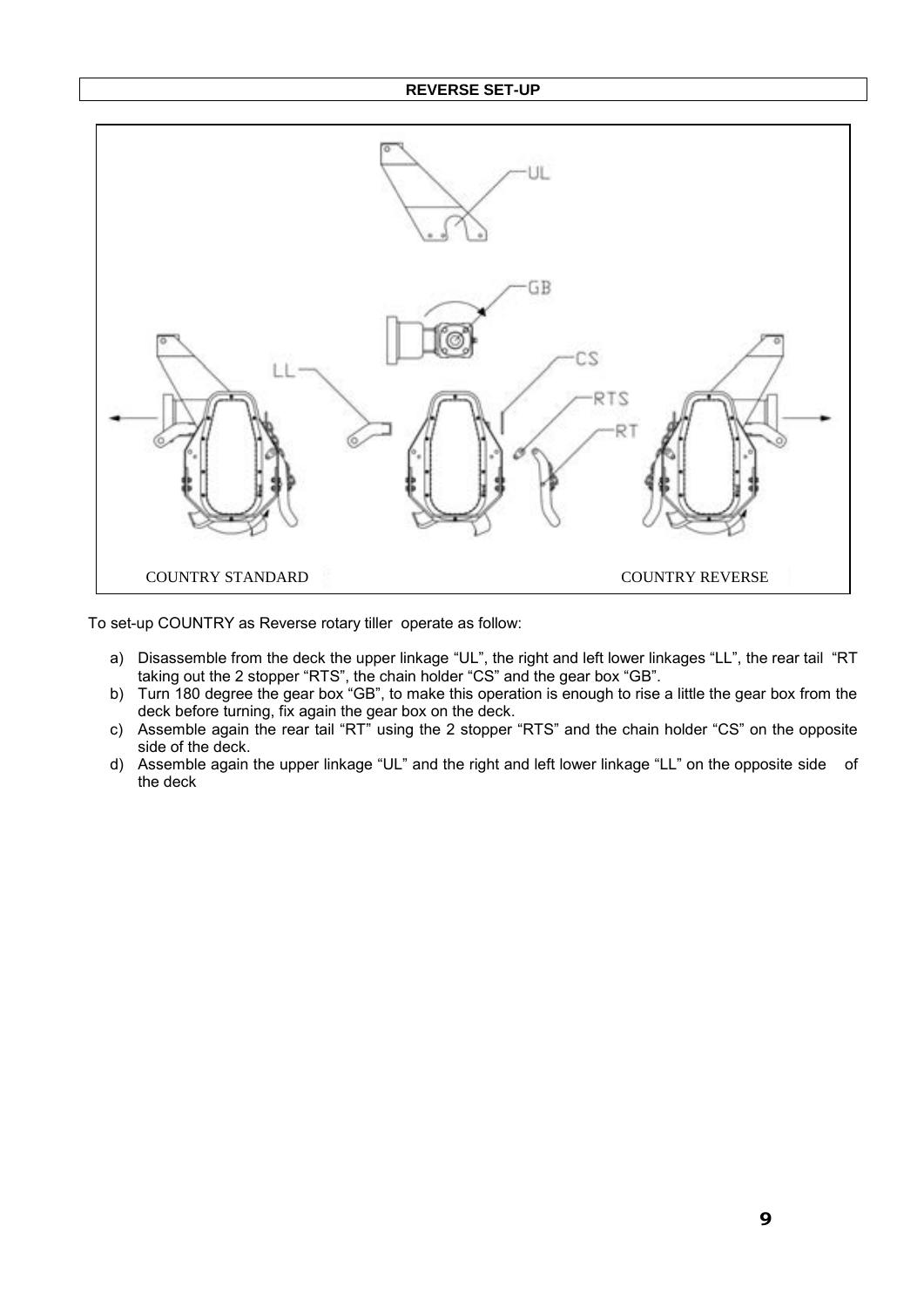#### **MAINTENANCE INSTRUCTIONS**

On diagram "A" the maintenances are indicated with their terms to effect on the machine. Not follow the scheduled terms can compromise the functionality of the machine and in this case the warranty is not applicable.

# **DIAGRAM "A" SCHEDULED MAINTENANCE**

|                                   | <b>FIRST</b> | AFTER 10     | EACH <sub>30</sub> | <b>EACH 500</b>   | <b>END</b>           | <b>BEGIN.</b> | <b>END</b>      |
|-----------------------------------|--------------|--------------|--------------------|-------------------|----------------------|---------------|-----------------|
|                                   | <b>START</b> | <b>HOURS</b> | <b>HOURS</b>       | <b>HOURS</b>      | <b>SEASON</b>        | <b>WORK</b>   | <b>WORK</b>     |
| <b>MACHINE</b>                    | Greasing     |              | Greasing           |                   | Cleaning<br>Greasing |               | <b>Cleaning</b> |
| <b>ANGOLAR GEAR</b><br><b>BOX</b> | Oil level    | Oil level    | Oil level          | <b>Change oil</b> |                      |               |                 |
| <b>TRANSMISSION</b><br><b>BOX</b> | Oil level    | Change oil   | Oil level          | <b>Change oil</b> |                      |               |                 |
| <b>SCREWS</b>                     |              | Locking      | Locking            |                   |                      |               |                 |
| <b>HOES</b>                       |              |              | <b>Check</b>       |                   | <b>Check</b>         | <b>Check</b>  | <b>Check</b>    |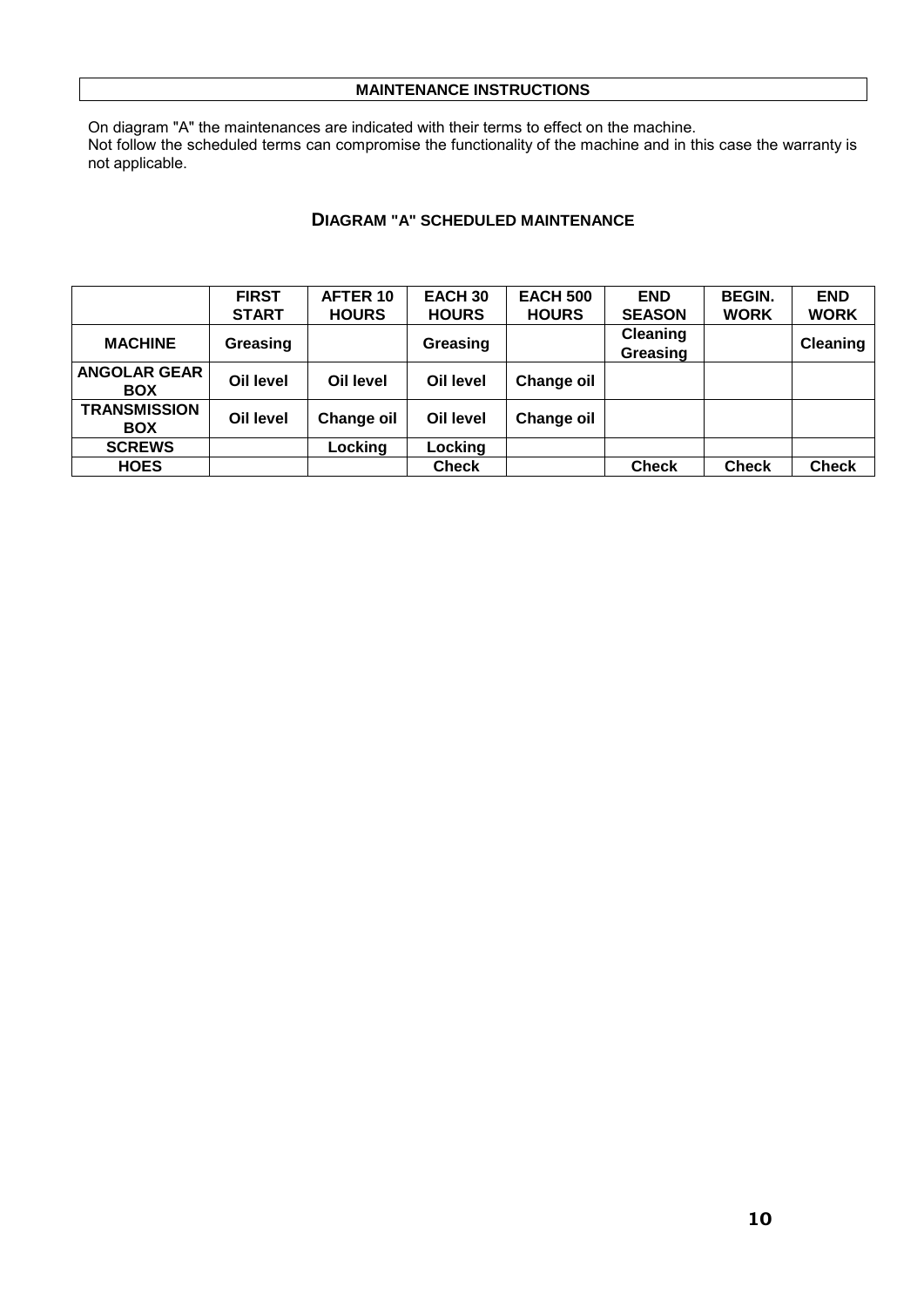# **1. GREASING**

At the scheduled time on diagram "A", grease points "B-C-D". Greasing points are equipped with greaser HYDRAULIC TYPE MODEL "A" UNI 7663. To greasing use only MULTIFUNCTIONAL GREASE LITHIUM BASED Type NLGI 2.

# **2. OIL CHECK - OIL SUBSTITUTION IN GEAR BOX**

At the scheduled time on diagram "A", check or substitute oil into gear box. To fill oil use only OIL SAE 140 EP. Gear box capacity: 1 L

- a) To check the oil level in gear box, operate as follows :
	- 1. With the machine on level unscrew the level plug "A" and check that oil touches lower hole rim.
	- 2. If the level it's ok screw and lock plug "A".
	- 3. If the level it's low, unscrew plug "A" and fill oil.
	- 4. When the level it's ok screw and lock plug "A".
- b) To replace oil in gear box, operate as follows :
	- 1. Unscrew plugs "A"
	- 2. Turn the machine of 90° in the direction of the arrow and drain the oil in a suitable tank.
	- 3. Turn the machine on level.
	- 4. Plug in the new oil from plug "A".
	- 5. When level is ok screw and lock plug "A".

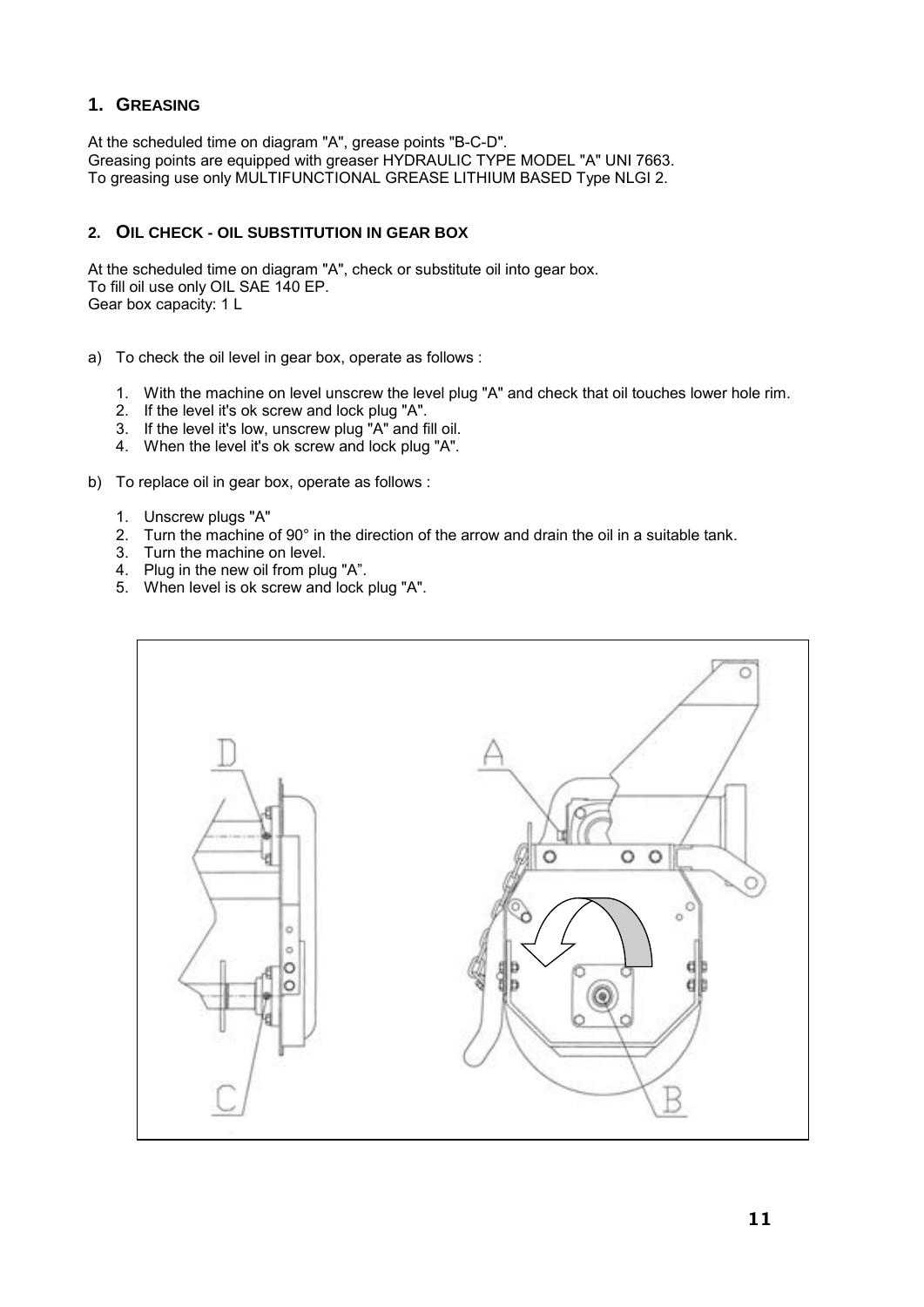#### **3. OIL CHECK - OIL SUBSTITUTION IN SIDE TRANSMISSION BOX**

At the scheduled time on diagram "A", check or substitute oil into side transmission box. To fill oil use only OIL SAE 140 EP. Transmission gear box capacity: 2 L

- a) To check oil level in side transmission box, operate as follows :
	- 1. With the machine on level unscrew the level plug "A" and check that oil touches lower hole rim.
	- 2. If the level it's ok screw and lock plug "A".
	- 3. If the level it's low unscrew plug "A" and fill oil.
	- 4. When the level it's ok screw and lock plug "A".
- c) To change oil in side transmission box, operate as follows :
	- 1. Unscrew plug "A".
	- 2. Turn the machine of 90° in the direction of the arrow and drain the oil in a suitable tank.
	- 3. Turn the machine on level.
	- 4. Plug in the new oil from plug "A".
	- 5. When level it's ok screw and lock plug "A".

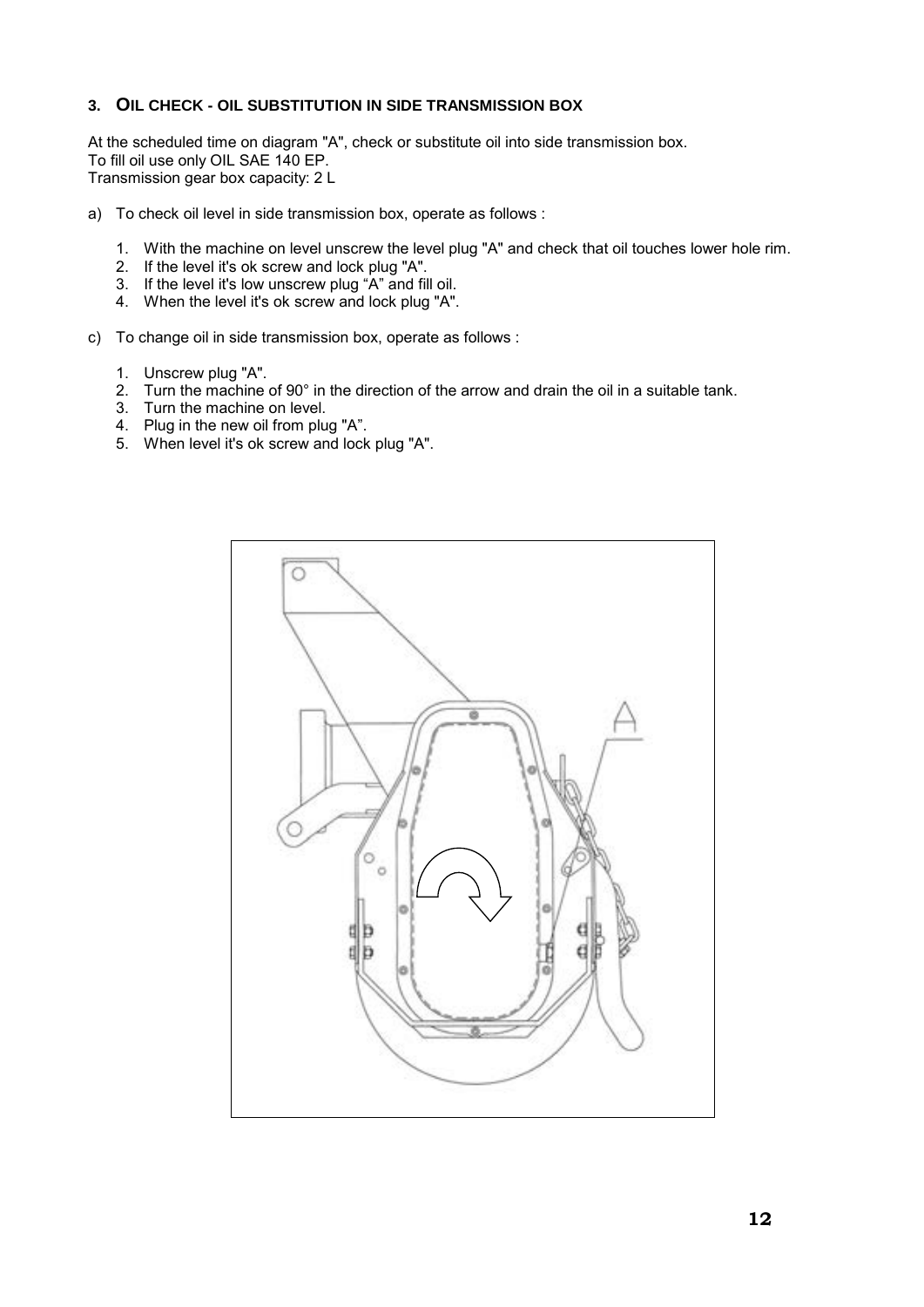# **4. HOES SUBSTITUTION**

- a) To change the hoes, operate as follows :
	- 1. Unscrew the two nuts "A" that lock the screw of the hoes to change.
	- 2. Take out the two screws from the holes and take out the hoe "B".
	- 3. Put the new hoe using the new screws enclosed.
	- 4. Lock with the nuts "A".
	- 5. Repeat these operations for all the hoes to change.

**ATTENTION: on each flange are assembled 2 or 3 right hoes and 2 or 3 left hoes.** 

#### **5. CHAIN SUSTITUTION**

- a) To change the chain, operate as follows :
- 1. Drain the oil from the carter making the first three phases showed at point "b)" chapter "3".
- 2. Remove the carter unscrewing the 10 screw.
- 3. Keeping out of its place the chain adjuster "C" remove the connection mesh "A" and take out chain "B".
- 4. Assemble the new chain, make sure to put well the safety spring of the connection mesh.
- 5. Assemble the carter using the new seal supplied with the new chain.
- 6. Put new oil in the carter making the last two phases showed at point " b)" chapter "3".



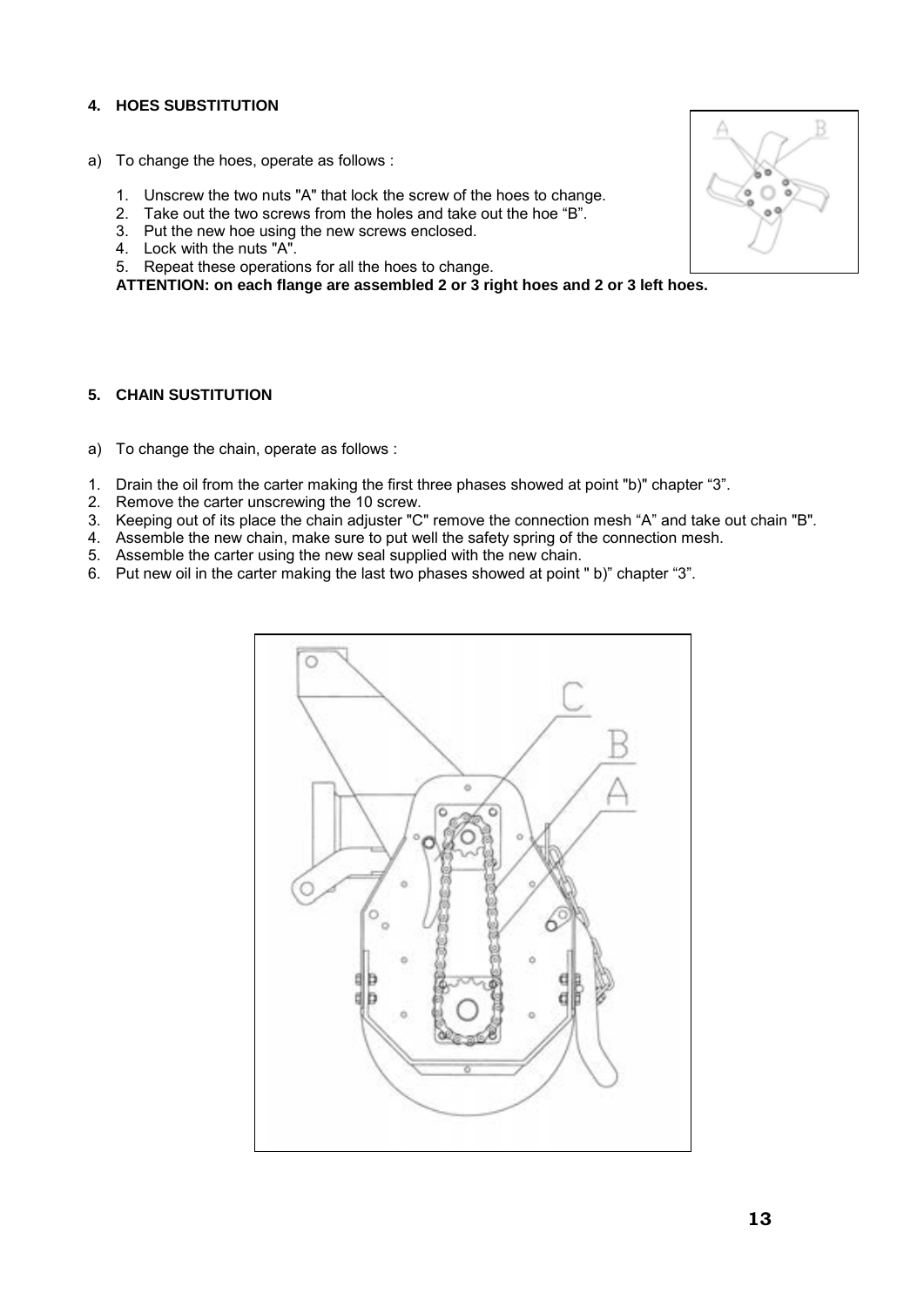| <b>TROUBLES</b>                           | <b>GROUNDS AND SOLUTIONS</b>                        |  |  |  |  |
|-------------------------------------------|-----------------------------------------------------|--|--|--|--|
|                                           | -Decrease the forward speed                         |  |  |  |  |
|                                           | -Increase the working depth (slides)                |  |  |  |  |
| Insufficient depth of work                | -Broken hoes - Replace                              |  |  |  |  |
|                                           | -Not balanced hoes - Balance                        |  |  |  |  |
|                                           | -Broken or damaged hoes - Replace                   |  |  |  |  |
| Hoes don't penetrate                      | -Check the hoes assembling                          |  |  |  |  |
| Tiller bounces on the ground and vibrates | -Foreign objects between hoes - Clean               |  |  |  |  |
|                                           | -Soil too dry and hard - Decrease the forward speed |  |  |  |  |
|                                           | -Soil too wet - Reduce depth of work                |  |  |  |  |
| Rotor compactness, obstruction            | -Increase number of revolutions of rotor            |  |  |  |  |
|                                           | -Increase forward speed                             |  |  |  |  |
| <b>Excessive tilling of the soil</b>      | -Raise the rear baffle                              |  |  |  |  |
|                                           | -Reduce number of revolutions of rotor              |  |  |  |  |
|                                           | -Decrease forward speed                             |  |  |  |  |
| Poor tilling of the soil                  | -Lower the rear baffle                              |  |  |  |  |
|                                           | -Increase number of revolution of rotor             |  |  |  |  |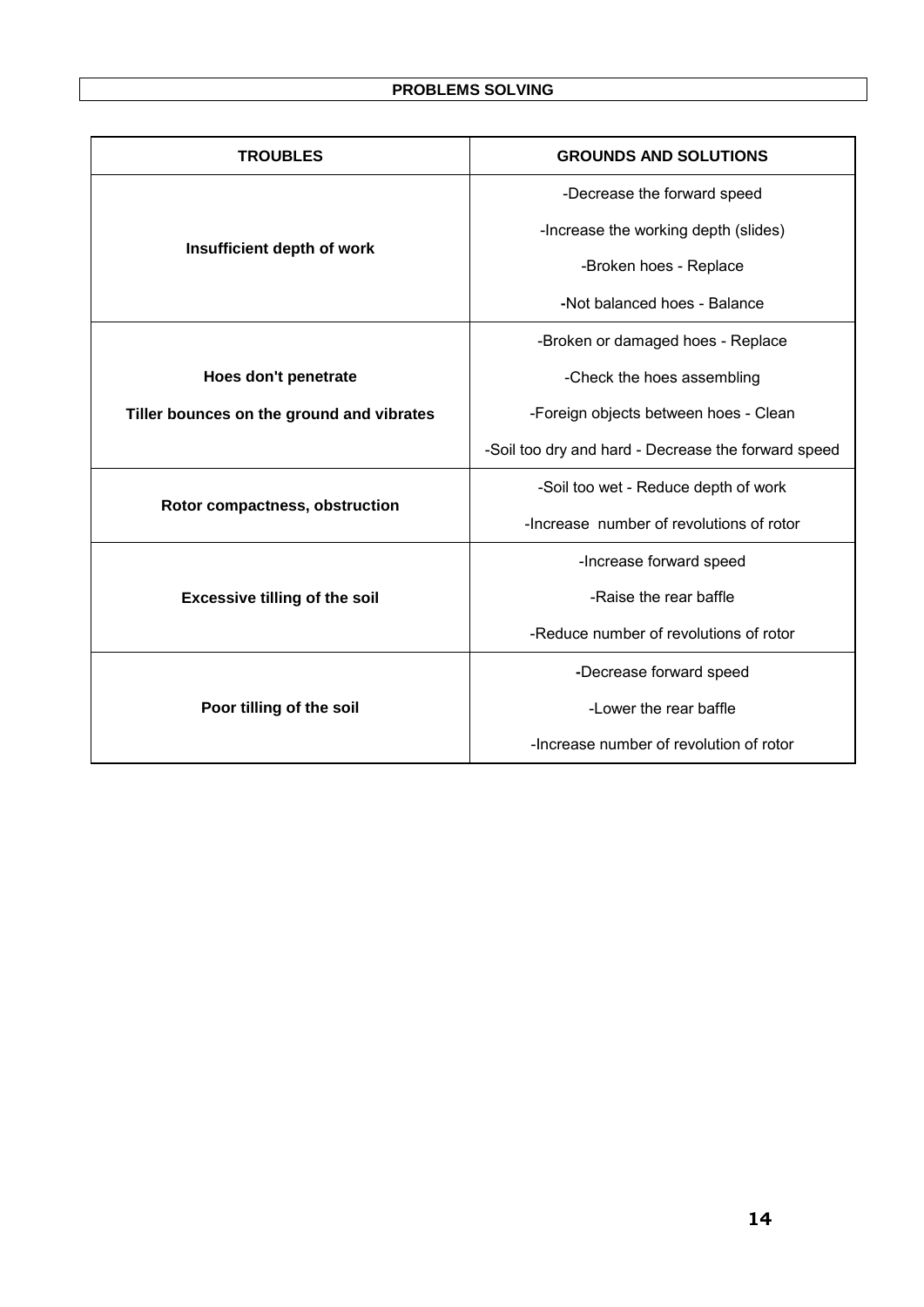#### **TRANSPORT**

Except when working, moving the machine takes place when the machine is standing still and the transmission is disconnected.

<Important>: keep speed low avoiding holes and ground roughness.

<Important>: Before begin the movements always make sure that the safety hooks be in position.

<Note when on the road, obey existing traffic laws. Exhibit the signal signs on the rear ends. Respect any local laws there may be.

#### **STORAGE**

Store the machine in a dry place that isn't dusty.

#### **INFORMATION ON DEMOLITION**



 At the end of its working life, the machine must be sent to be demolished and that can only be done by an authorized authority, in accordance with the national laws in force for the environment. Therefore it is necessary to get information from the qualified local authorities on the procedure to follow. The machine is mainly composed of: iron materials and paints.

#### **WARRANTY**

The machine is covered by the manufacturer warranty for a period of 24 months. The warranty is not applicable when:

- a) The maintenance work has not been done correctly.
- b) The machine has been used out of its own service.
- c) The machine has been transformed or modified without the manufacturer's written authorization.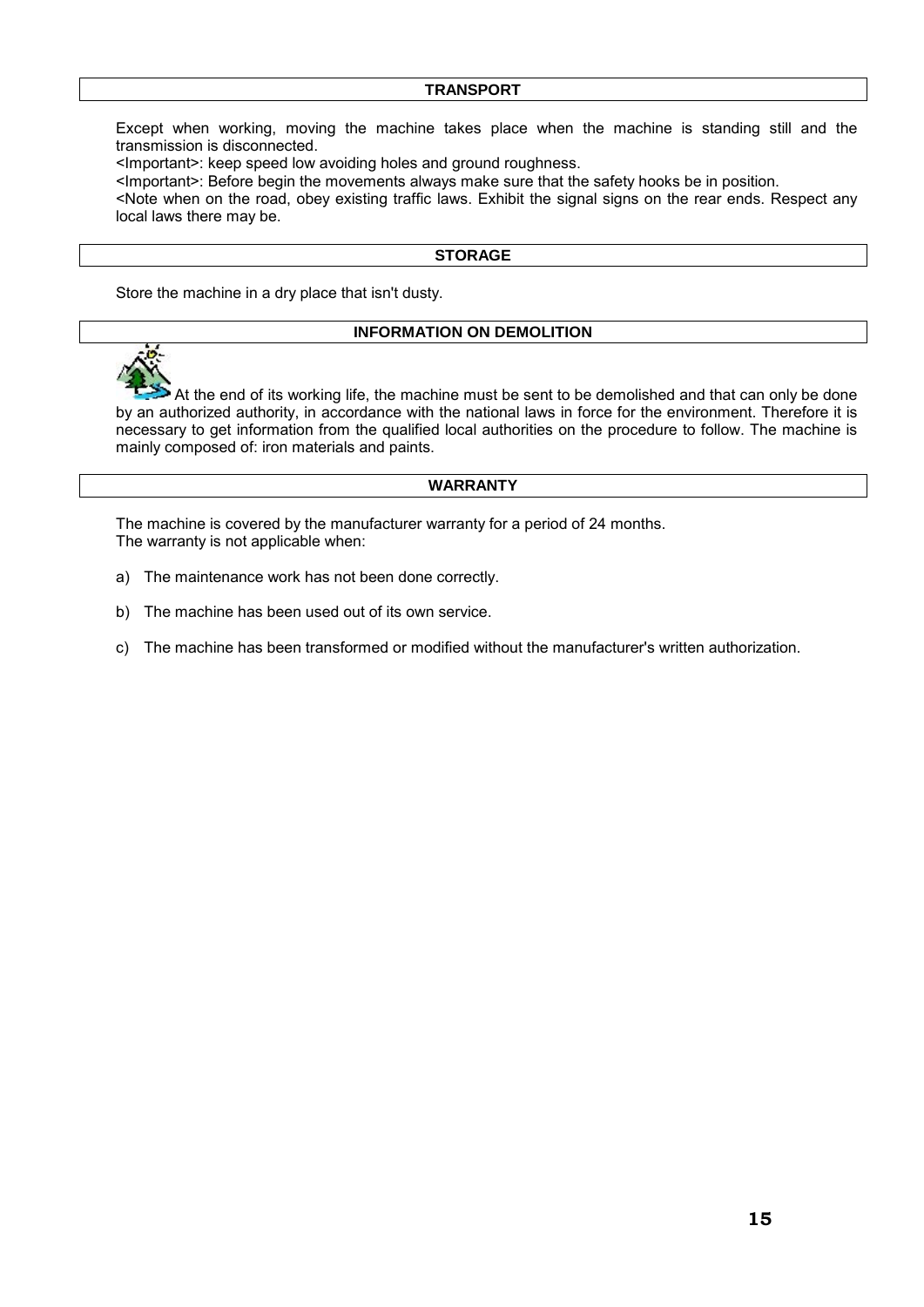# **WORK AND MAINTENANCE SHEET**

Every user should register on this sheet the facts about the life of the machine (both work and maintenance), so as to attest its conditions.

| <b>DATE</b> | <b>WORKING</b><br><b>HOURS</b> | <b>MAITENANCE</b> | <b>NOTE</b> | <b>USER</b> |
|-------------|--------------------------------|-------------------|-------------|-------------|
|             |                                |                   |             |             |
|             |                                |                   |             |             |
|             |                                |                   |             |             |
|             |                                |                   |             |             |
|             |                                |                   |             |             |
|             |                                |                   |             |             |
|             |                                |                   |             |             |
|             |                                |                   |             |             |
|             |                                |                   |             |             |
|             |                                |                   |             |             |
|             |                                |                   |             |             |
|             |                                |                   |             |             |
|             |                                |                   |             |             |
|             |                                |                   |             |             |
|             |                                |                   |             |             |
|             |                                |                   |             |             |
|             |                                |                   |             |             |
|             |                                |                   |             |             |
|             |                                |                   |             |             |
|             |                                |                   |             |             |
|             |                                |                   |             |             |
|             |                                |                   |             |             |
|             |                                |                   |             |             |
|             |                                |                   |             |             |
|             |                                |                   |             |             |
|             |                                |                   |             |             |
|             |                                |                   |             |             |
|             |                                |                   |             |             |
|             |                                |                   |             |             |
|             |                                |                   |             |             |
|             |                                |                   |             |             |
|             |                                |                   |             |             |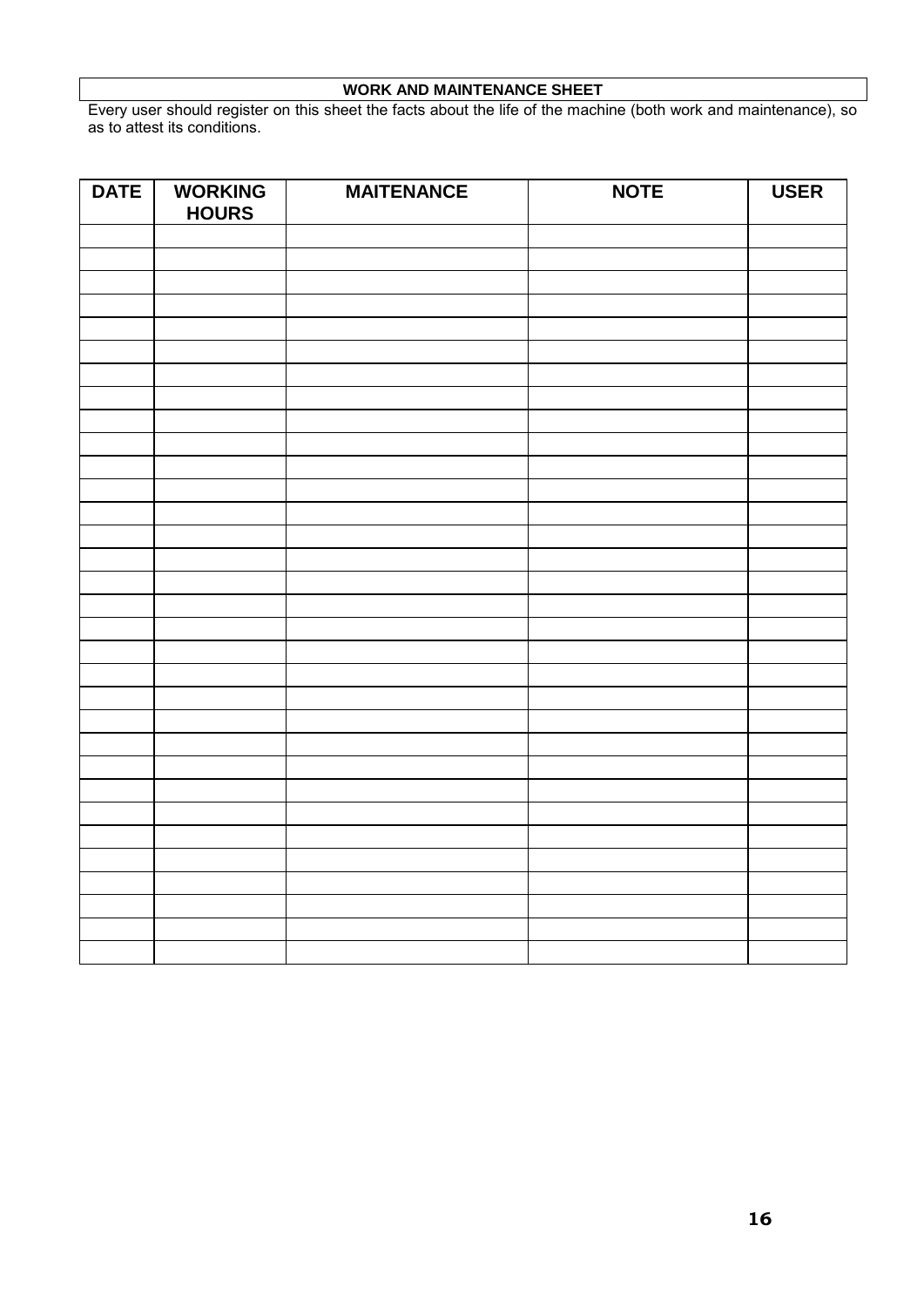# **SPARE PARTS AND OPTIONS**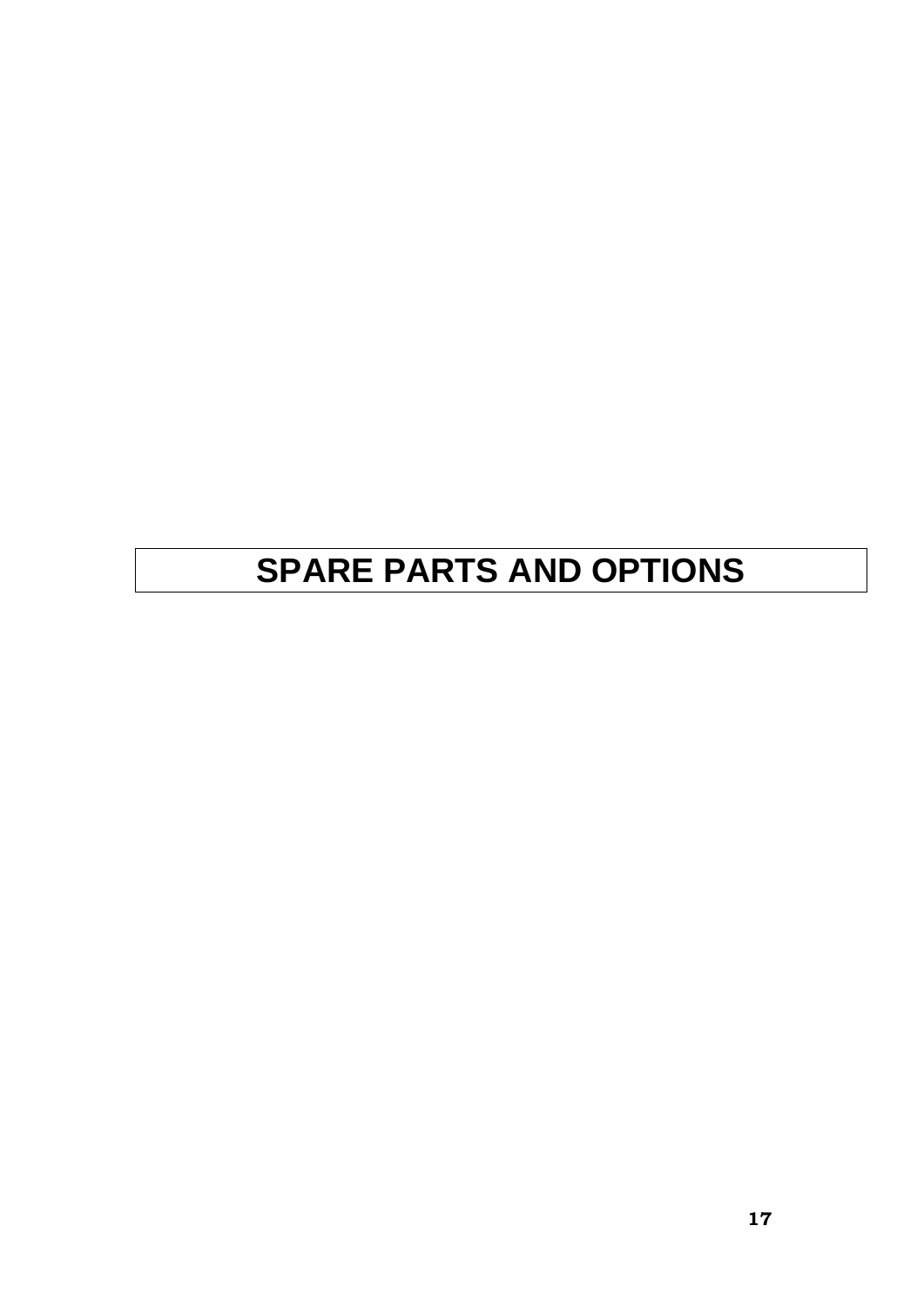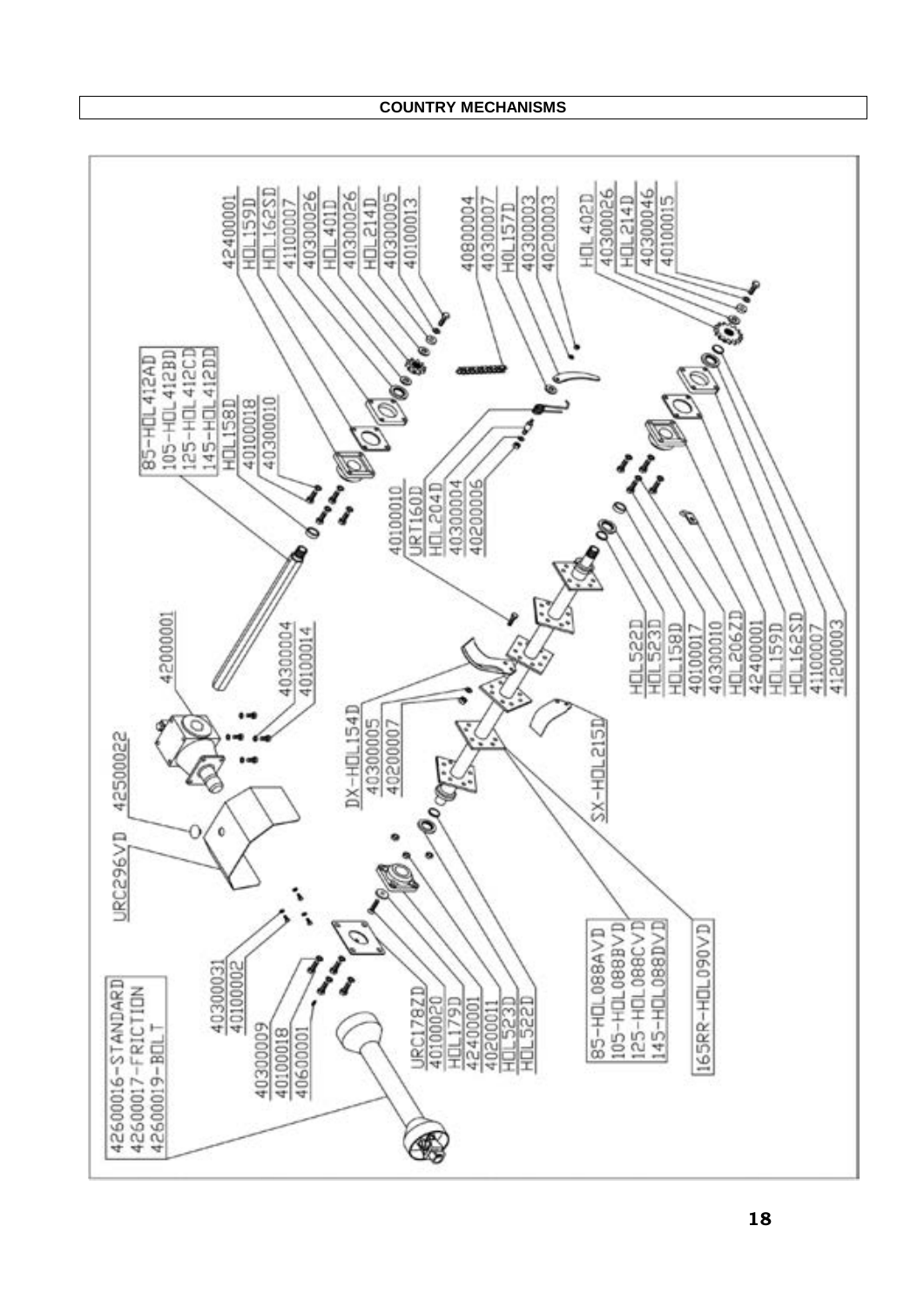